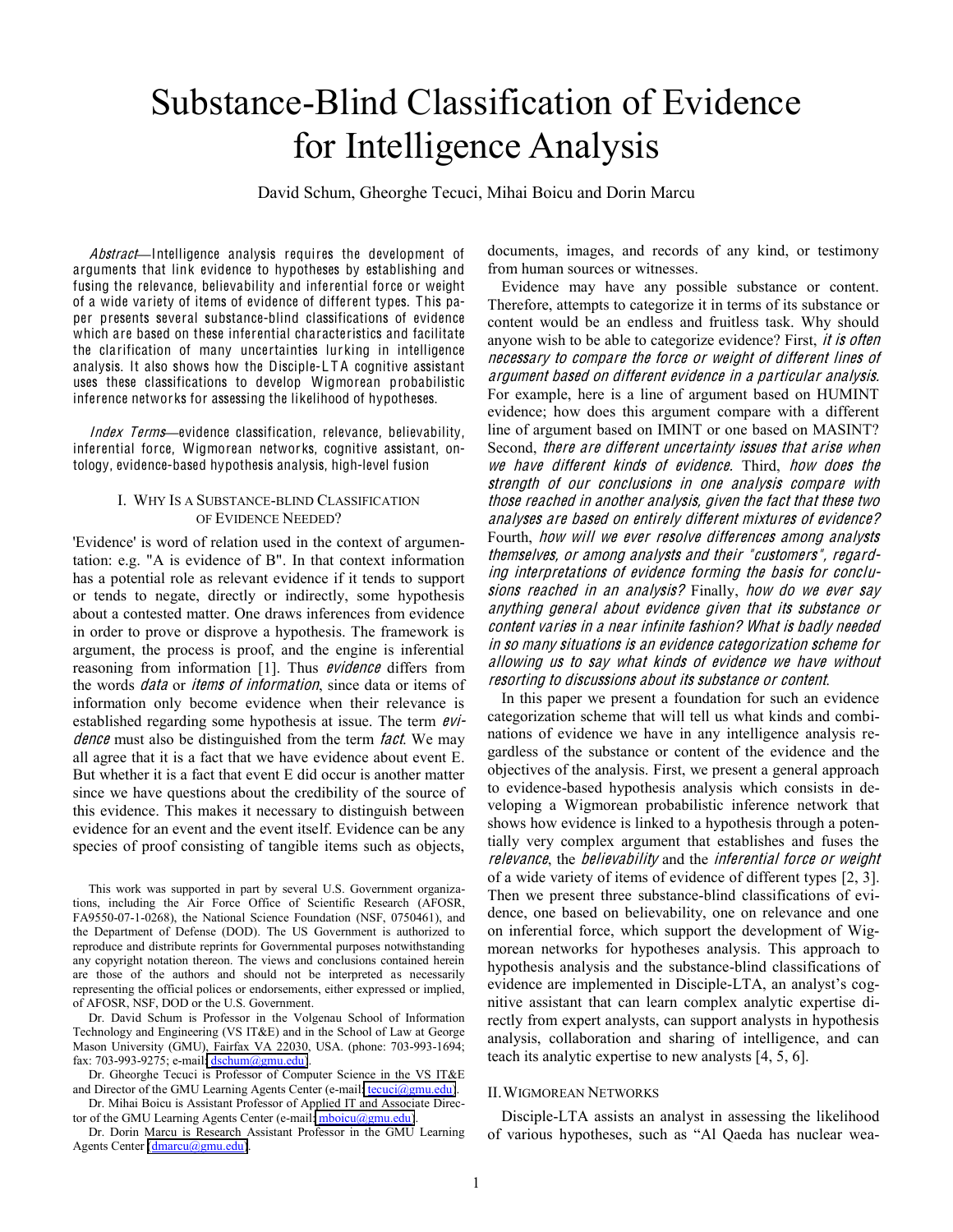pons" or "The United States will be the world leader in nonconventional energy sources within the next  $10$  year" or "Iran is pursuing nuclear power for peaceful purposes" [4]. This is accomplished by developing an argument in the form of an Wigmorean inference networks, through the use of a general problem-reduction/solution-synthesis reasoning approach which is illustrated in Fig. 1 and discussed in the following.

A complex hypothesis is first reduced to simpler and simpler hypotheses and the simplest hypotheses are assessed through evidence analysis. For example, in Fig. 1, the hypothesis  $H_1$  (or problem [P1]) is reduced to three simpler hypotheses,  $H_{11}$ ,  $H_{12}$ , and  $H_{13}$  (problems [P2], [P3] and [P4]). Each of these hypotheses is assessed by considering both *favoring* evidence and *disfavoring evidence* (i.e., problems [P5] and [P6]). Let us assume that there are two items of favoring evidence for  $H_{11}$ :  $E_1$  and  $E_2$ . For each of them (e.g.,  $E_1$ ) Disciple-LTA assesses the extent to which it favors the hypothesis  $H_{11}$ (i.e., [P7]). This requires assessing both the *relevance* of  $E_1$  to  $H_{11}$  (problem [P9]) and the *believability* of  $E_1$  (problem [P10]). Let us assume that Disciple-LTA has obtained the following solutions for these two last problems:

If we believe  $E_1$  then  $H_{11}$  is almost certain.

It is likely that  $E_1$  is true.

In this example, "almost certain" and "likely" are symbolic probabilities for likelihood, based on the DNI's standard estimative language. By compositing the solutions [S9] and [S10] (e.g., through a "min" function) Disciple-LTA assesses the *inferential force or weight* of  $E_1$  on  $H_{11}$ :

Based on  $E_1$  it is likely that  $H_{11}$  is true. [S7] Similarly Disciple-LTA assesses the inferential force or weight of  $E_2$  on  $H_{11}$ :

Based on  $E_2$  it is almost certain that  $H_{11}$  is true. [S8] By composing the solutions [S7] and [S8] (e.g., through a "max" function) Disciple-LTA assesses the inferential force/weight of the favoring evidence (i.e.,  $E_1$  and  $E_2$ ) on  $H_{11}$ :

Based on the favoring evidence it is almost certain that  $H_{11}$  is true. Through a similar process Disciple-LTA assesses the disfavoring evidence for  $H_{11}$ :

Based on the disfavoring evidence it is unlikely that  $H_{11}$  is false.



Fig. 1. Wigmorean inference network for hypothesis assessment generated by Disciple-LTA.

Because there is very strong evidence favoring  $H_{11}$  and there is weak evidence disfavoring  $H_{11}$ , Disciple-LTA concludes:

It is almost certain that  $H_{11}$  is true.

The sub-hypotheses  $H_{12}$  and  $H_{13}$  are assessed in a similar way: It is likely that  $H_{12}$  is true. It is likely that  $H_{13}$  is true.

The solutions of  $H_{11}$ ,  $H_{12}$  and  $H_{13}$  are composed (e.g., through "average") into the evidence-based assessment of  $H_1$ :

It is likely that  $H_1$  is true.

A concrete example of such a Wigmorean network generated by Disciple-LTA is shown in Fig. 4.

#### III. CLASSIFICATION OF EVIDENCE BASED ON BELIEVABILITY

In the previous section we have discussed the process of evidence-based hypothesis assessment down to the level where one has to assess the relevance and the believability of an item of evidence. In this section we discuss how Disciple-LTA and its user assess the believability of an item of evidence by using a substance-blind classification of evidence.

Here is an important question we are asked to answer regarding the individual kinds of evidence we have: How do you, th<sup>e</sup> analyst, stand in <sup>r</sup>elation t<sup>o</sup> thi<sup>s</sup> ite<sup>m</sup> <sup>o</sup>f <sup>e</sup>vidence? Can you examine it for yourself to see what events it might reveal? If you can, we say that the evidence is *tangible* in nature. But suppose instead you must rely upon other persons, assets, or informants, to tell you about events of interest. Their reports to you about these events are examples of *testimonial* evidence. Fig. 2 shows a substance-blind classification of evidence based on its believability credentials.

#### A. Tangibl<sup>e</sup> Evidence

There is an assortment of tangible items we might encounter and that could be examined by an intelligence analyst. Both IMINT and SIGINT provide various kinds of sensor records and images that can be examined. MASINT and TECHINT provide various objects such as soil samples and weapons that can be examined. COMINT can provide audio recordings of communications that can be overheard and translated if the communication has occurred in a foreign language. Docu-

ments, tabled measurements, charts, maps and diagrams or plans of various kinds are also tangible evidence.

There are two different kinds of tangible evidence: real tangible evidence and demonstrative tangible evidence Real tangible evidence is a thing itself and has only one major believability attribute: *authenticity*. *Is this* object what it i<sup>s</sup> <sup>r</sup>epresented <sup>a</sup><sup>s</sup> being or i<sup>s</sup> claimed to be? There are as many ways of generating deceptive and inauthentic evidence as there are persons wishing to generate it. Documents or written communications may be faked, captured weapons may have been altered, and photographs may have been altered in various ways. One problem is that it usually requires considerable expertise to detect inauthentic evidence.

Demonstrativ<sup>e</sup> <sup>t</sup>angibl<sup>e</sup> <sup>e</sup>vidence does not concern things themselves but only representations or illustrations of these things. Ex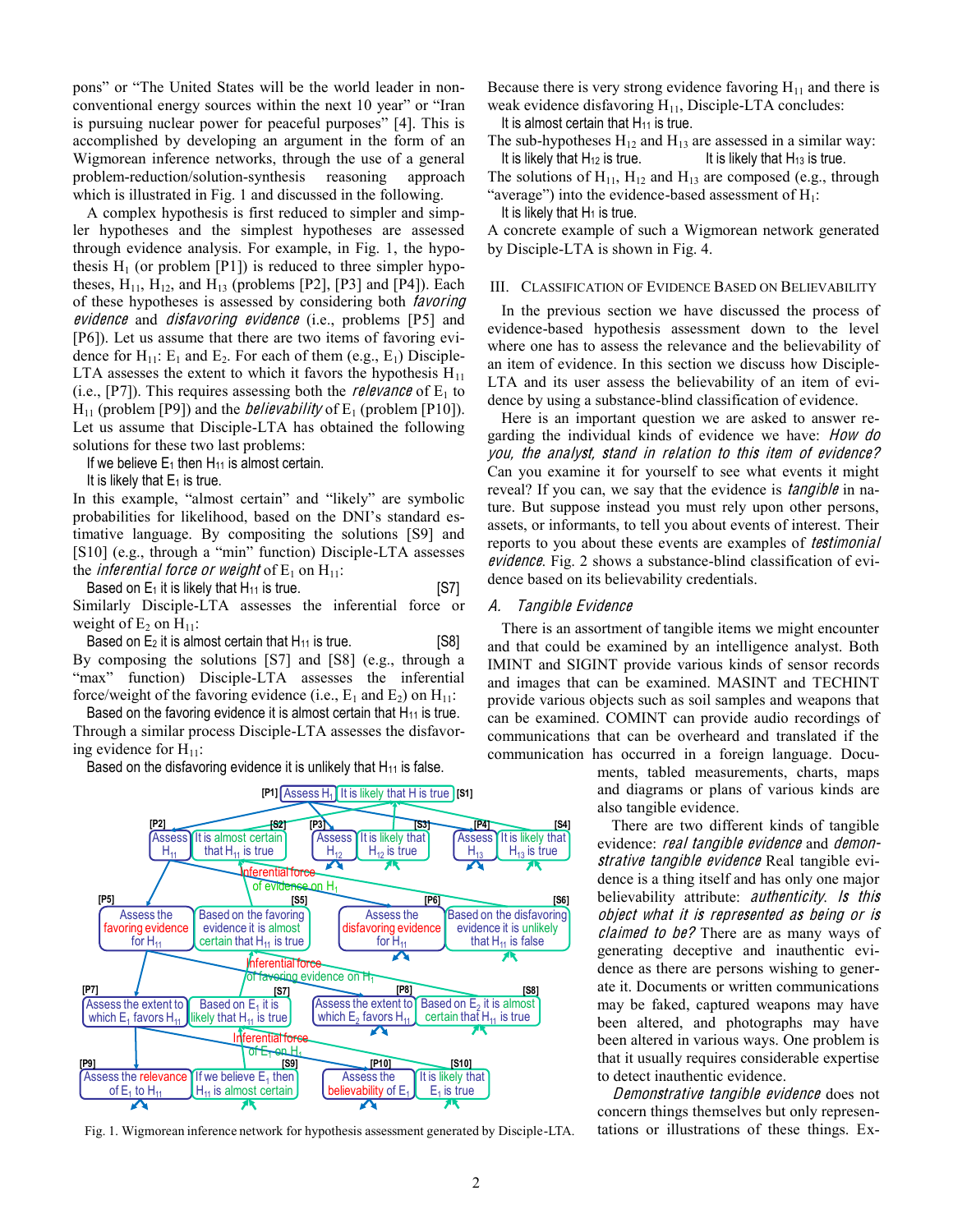amples include diagrams, maps, scale models, statistical or other tabled measurements, and sensor images or records of various sorts such as IMINT, SIGINT, and COMINT. Demonstrative tangible evidence has three believability attributes. The first concerns its *authenticity*. For example, suppose we obtain a hand drawn map from a captured insurgent showing the locations of various groups in his insurgency organization. Has this map been deliberately contrived to mislead our military forces or is it a genuine representation of the location of these insurgency groups?

The second believability attribute is *accuracy* of the representation provided by the demonstrative tangible item. The accuracy question concerns the extent to which the device that produced the representation of the real tangible item had a degree of sensitivity (resolving power or accuracy) that allows us to tell what events were observed. We would be as concerned about the accuracy of the hand-drawn map allegedly showing insurgent groups locations as we would about the accuracy of a sensor in detecting traces of some physical occurrence. Different sensors have different resolving power that also depends on various settings of their physical parameters (e.g., the settings of a camera).

The third major attribute, *reliability*, is especially relevant to various forms of sensors that provide us with many forms of demonstrative tangible evidence. A system, sensor, or test of any kind i<sup>s</sup> <sup>r</sup>eliabl<sup>e</sup> t<sup>o</sup> th<sup>e</sup> <sup>e</sup>xtent that th<sup>e</sup> <sup>r</sup>esults it provide<sup>s</sup> ar<sup>e</sup> repeatable or consistent. You say that a sensing device is reliable if it would provide the same image or report on successive occasions on which this device is used.

#### B. Testimonial Evidence

For *testimonial evidence* we have two basic sources of uncertainty: *competence* and *credibility*. This is one reason why it is more appropriate to talk about the believability of testimonial evidence which is a broader concept that includes both competence and credibility considerations. The first question to ask related to competence is whether this source actually made the observation he claims to have made or had access to the information he reports. The second competence question concerns whether this source understood what was being observed well enough to provide us with an intelligible account of what was observed. Thus competence involves *access* and understandability.

Assessments of human source credibility require consideration of entirely different attributes: veracity (or <sup>t</sup>ruthfulness), objectivity, and observational <sup>s</sup>ensitivity unde<sup>r</sup> <sup>t</sup>h<sup>e</sup> <sup>c</sup>ondition<sup>s</sup> of observation. Here is an account of why these are the major attributes of testimonial credibility. First, is this source telling us about an event he/she believes to have occurred? This source would be untruthful if he/she did not believe the reported event actually occurred. So, this question involves the source's veracity. The second question involves the source's objectivity. The question is: Did this source base a belief on sensory evidence received during an observation, or did this source believe the reported event occurred either because this source expected or wished it to occur? An objective observer is one who bases a belief on the basis of sensory evidence instead of desires or expectations. Finally, if the source did base a belief on sensory evidence, how good was this evidence?

## This involves information about the source's relevant **sensory** <sup>c</sup>apabilitie<sup>s</sup> and th<sup>e</sup> <sup>c</sup>ondition<sup>s</sup> unde<sup>r</sup> which <sup>a</sup> <sup>r</sup>elevant observation wa<sup>s</sup> <sup>m</sup>ade.

As indicated in Fig. 2, there are several types of testimonial evidence. If the source does not hedge or equivocate about what he/she observed (i.e., the source reports that he/she is certain that the event did occur), then we have *unequivocal testimonial evidence*. If, however, the source hedges or equivocate in any way (e.g., "I'm fairly sure that E occurred") then we have *equivocal testimonial evidence*. The first question we would ask this source of *unequivocal testimonial evidence* is: How did you obtain information about what you hav<sup>e</sup> just <sup>r</sup>e*ported?* It seems that this source has three possible answers to this question. The first answer is: "I made a *direct observation* myself. In this case we have *unequivocal testimonial evidence based upon direct observation*. The second possible answer is: "I did not observe this event myself but heard about its occurrence (or nonoccurrence) from another person". Here we have a case of secondhand or hearsay evidence, called un<sup>e</sup>quivocal testimonial evidence obtained at second hand. A third answer is possible: "I did not observe event E myself nor did I hear about it from another source. But I did observe events C and D and inferred from them that event E definitely occurred". This is called *testimonial evidence based on opinion* and it requires some very difficult questions. The first concerns the source's credibility as far as his/her observation of event C and D; the second involves our examination of whether we ourselves would infer E based on events C and D. This matter involves our assessment of the source's reasoning ability. It might well be the case that we do not question this source's credibility in observing events C and D, but we question the conclusion that event E occurred the source has drawn from his observations. We would also question the certainty with which the source has reported an opinion that E occurred. Despite the source's conclusion that "event E definitely occurred", we should consider that *testimonial evidence based on opinion* is a type of <sup>e</sup>quivocal <sup>t</sup>estimonial <sup>e</sup>vidence.

There are two other types of equivocal testimonial evidence. The first we call *completely equivocal testimonial evidence*. Asked whether event E occurred or did not, our source says: "I don't know", or "I can't remember".

But there is another way a source of HUMINT can equivocate; the source can provide probabilistically <sup>e</sup>quivocal <sup>t</sup>estimonial evidence in various ways: "I'm 60 percent sure that event E happened"; or "I'm fairly sure that E occurred"; or "It is very unlikely that E occurred". We could look upon this



Fig. 2. Evidence classification based on believability.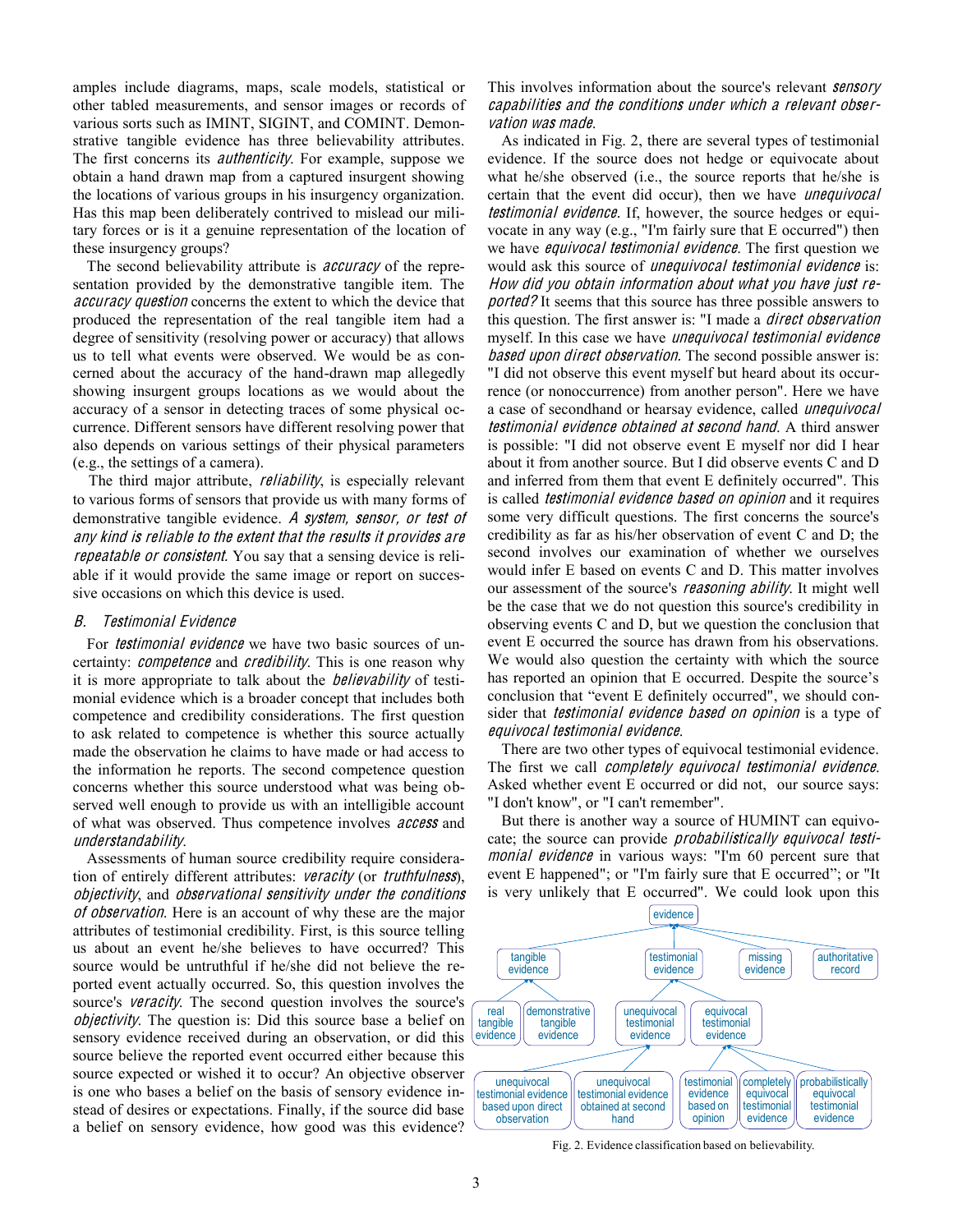particular probabilistic equivocation as an assessment by the source of his own observational sensitivity.

#### C.Missing Evidence

To say that evidence is missing entails that we must have had some basis for expecting we could obtain it. There are some important sources of uncertainty as far as missing evidence is concerned. In certain situations missing evidence can itself be evidence. Consider some form of tangible evidence, such as a document, that we have been unable to obtain. There are several reasons for our inability to find it, some of which are more important than others. First, it is possible that this tangible item never existed in the first place; our expectation that it existed was wrong. Second, the tangible item exists but we have simply been looking in the wrong places for it. Third, the tangible item existed at one time but has been destroyed or misplaced. Fourth, the tangible item exists but someone is keeping it from us. This fourth consideration has some very important inferential implications including denial and possibly deception. An adverse inference can be drawn from someone's failure to produce evidence.

#### D. Accepted Facts

There is one final category of evidence about which we would never be obliged to assess its believability. Tabled information of various sorts such as tide table, celestial tables, tables of physical or mathematical results such as probabilities associated with statistical calculations, and many other tables of information we would accept as being believable provided that we used these tables correctly. For example, an analyst would not be obliged to prove that temperatures in Iraq can be around 120 degrees Fahrenheit in summer months, or that the population of Baghdad is greater than that of Basra.

#### E. Mixed Evidence

We have just considered a categorization of individual items of evidence but there are situations in which individual items can reveal various mixtures of these types of evidence. One example involves a tangible document containing a testimonial assertion based on other alleged tangible evidence. Thus these forms of evidence are not mutually exclusive; they can occur together in a single item of evidence.

## F. Believability Assessment with Disciple-LTA

Disciple-LTA knows about the types of evidence shown in Fig. 2 and how their believability should be evaluated. For example, Fig. 3 shows the reasoning tree automatically generated by Disciple-LTA for solving the problem: "Assess the extent to which one can believe Osama bin Laden as the source of EVD-Dawn-Mir01-01c." Notice that, in accordance with the above discussion, Disciple-LTA reduces the believability of this testimony of Osama bin Laden to two simpler problems, one for assessing the competence of Osama bin Laden, and the other for assessing his credibility. This second problem is further reduced to assessing bin Laden's veracity, objectivity and observational sensitivity.

Disciple-LTA may have knowledge about these believability characteristics of Osama bin Laden (e.g., that his veracity is an even chance). Alternatively, the analyst may make assumptions with respect to the values of these characteristics. In any case, once the solutions of the simplest problems are obtained, they are combined, from bottom up, to assess the believability of Osama bin Laden. For example, the probabilistic estimates of bin Laden's veracity, objectivity and observational sensitivity (i.e., an even chance, almost certain, and almost certain, respectively) are combined (through a min function) to obtain a probabilistic estimate of his credibility (i.e., an even chance). Then, bin Laden's credibility is automatically combined with his competence (again through a min function), to estimate bin Laden's believability as the source of EVD-Dawn-Mir01-01c.

Disciple-LTA also allows the analysts to assess these believability characteristics by developing Wigmorean networks, as illustrated in Fig. 4 where Disciple-LTA reduces the problem of assessing the veracity of bin Laden to simpler problems, and then assesses the simplest problems based on the available evidence [7]. As one can see, the Wigmorean network in Fig. 4 has the general structure shown in Fig. 1.



Fig. 3. Source believability assessment.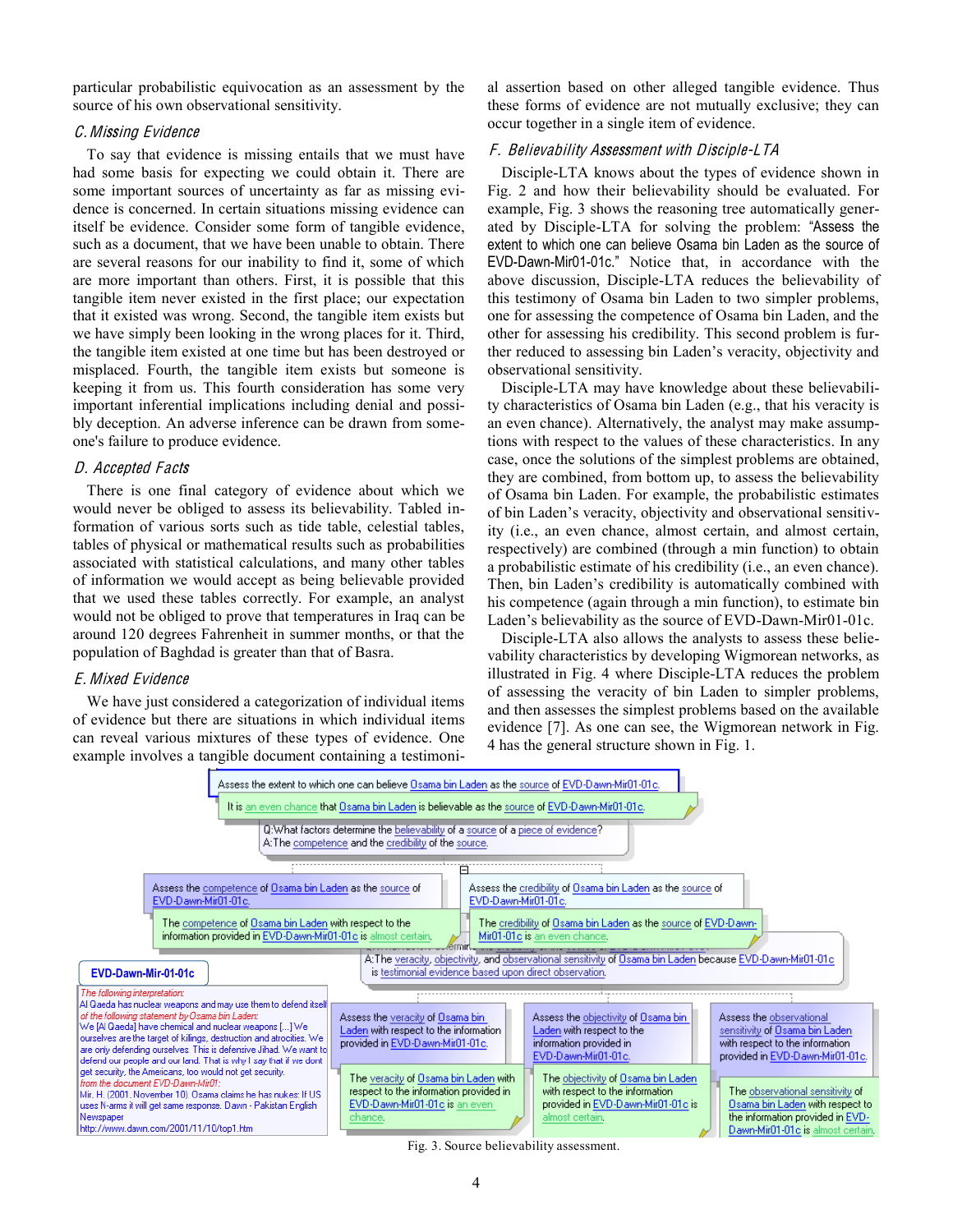

Fig. 4. Wigmorean network for veracity assessment.

#### IV. CLASSIFICATION OF EVIDENCE BASED ON RELEVANCE

Here is an important *relevance question* we are asked to answer regarding the individual kinds of evidence we have: How doe<sup>s</sup> thi<sup>s</sup> ite<sup>m</sup> <sup>o</sup>f <sup>e</sup>vidence stand in <sup>r</sup>elation t<sup>o</sup> what you, th<sup>e</sup> analyst, ar<sup>e</sup> trying t<sup>o</sup> prov<sup>e</sup> or disprov<sup>e</sup> fro<sup>m</sup> it?

There are two species of relevant evidence. Some evidence may be *directly relevant* if you can form a defensible chain of reasoning from this item of evidence to hypotheses you are considering. For example,  $E_1$  and  $E_2$  in Fig. 1 are directly relevant items of evidence.

Other evidence may be *indirectly relevant*, or *ancillary evi*dence if it bears upon the strength or weakness in chains of reasoning set up by directly relevant evidence. Consider, for example, the problem "Assess the believability of  $E_1$ " from the bottom right side of Fig. 1. Any item of evidence that might be used in solving this problem would be indirectly relevant evidence. Indirectly relevant evidence is also any evidence used in solving the problem "Assess the extent to which one can believe Osama bin Laden as the source of EVD-Dawn-Mir01-01c" from Fig. 3, such as any evidence from the reasoning tree in Fig. 4. The term *meta-evidence* is also appropriate since ancillary evidence is evidence about other evidence. Fig. 5 shows this relevance-based classification of evidence.



## V.CLASSIFICATION OF EVIDENCE BASED ON INFERENTIAL FORCE OR WEIGHT

Here is an *inferential force or weight question* we are asked to answer regarding the individual kinds of evidence we have: How doe<sup>s</sup> thi<sup>s</sup> ite<sup>m</sup> <sup>o</sup>f <sup>e</sup>vidence <sup>c</sup>hange<sup>s</sup> your belief in th<sup>e</sup> <sup>t</sup>ruthfulness in wha<sup>t</sup> you ar<sup>e</sup> <sup>t</sup>rying <sup>t</sup><sup>o</sup> <sup>a</sup>ssess? If the item of evidence increases our belief in the truthfulness of the hypothesis we are analyzing, we call it favoring <sup>e</sup>vidence. Otherwise, we call it *disfavoring evidence*. For example, both  $E_1$ and  $E_2$  in Fig.1 are examples of favoring evidence with respect to the hypothesis  $H_{11}$ .

As shown in Fig. 1, one also has to assess the inferential force of a combination of two or more individual items of evidence. These combinations of evidence are also recurrent and do not involve the substance or content of the evidence. One reason for carefully considering these combinations of evidence is that they are often confused or incorrectly identified leading to mistakes in how the evidence is described in an analysis. But perhaps the most important reason is that *there* ar<sup>e</sup> <sup>v</sup>ery important <sup>s</sup>ource<sup>s</sup> <sup>o</sup>f uncertainty lurking in thes<sup>e</sup> <sup>e</sup>vidential combinations. As shown in Fig. 6, there are three main classes of evidence combinations.

## A. Harmonious Evidence

Two or more items of evidence are harmonious if they are directionally consistent in the sense that they all favor the same hypothesis. There are two basic forms of harmonious evidence, corroborativ<sup>e</sup> <sup>e</sup>vidence and <sup>c</sup>onvergen<sup>t</sup> <sup>e</sup>vidence. In Fig. 5. Evidence classification based on relevance. The case of *corroborative evidence* we have two or more